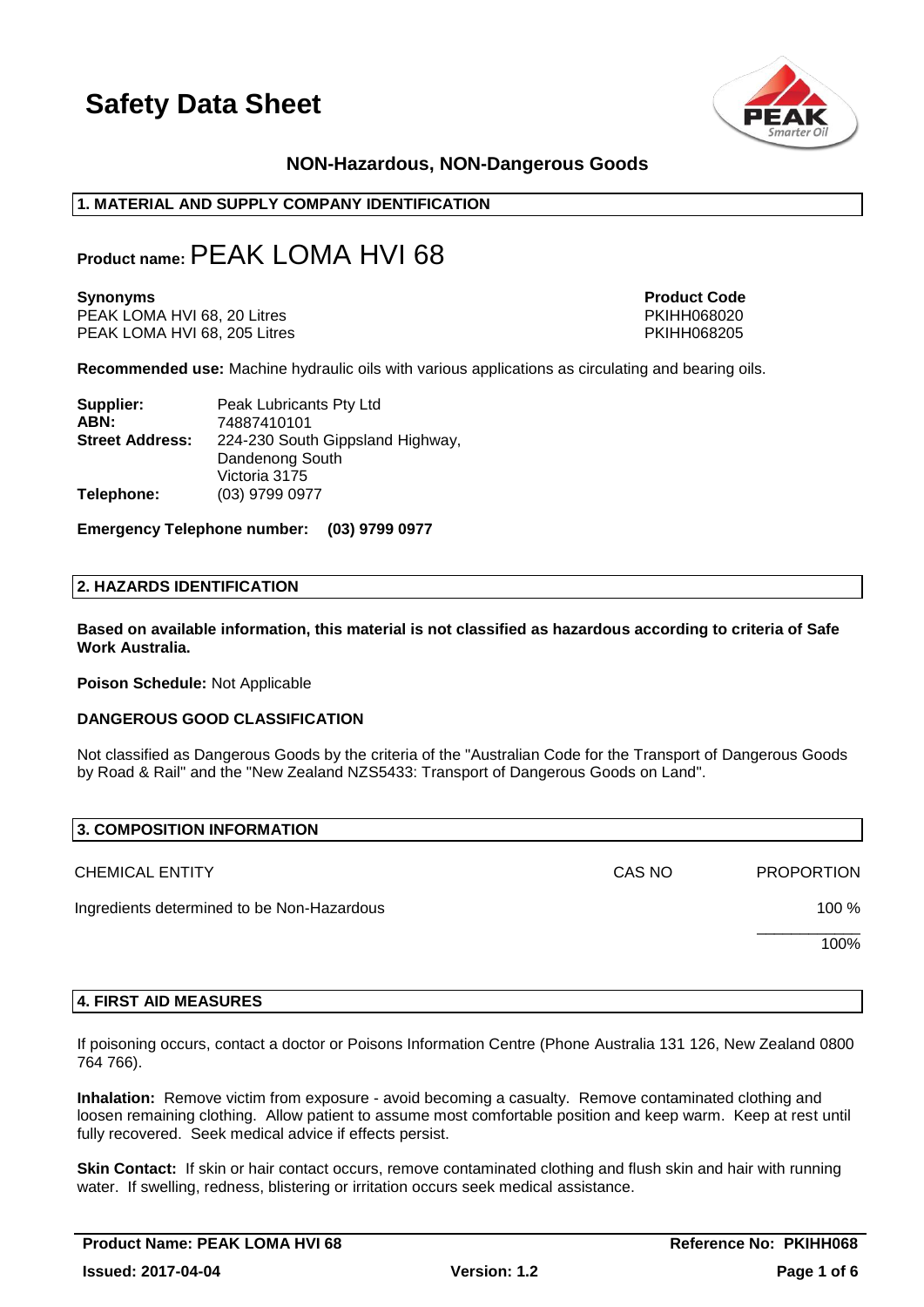

**Eye contact:** If in eyes wash out immediately with water. In all cases of eye contamination it is a sensible precaution to seek medical advice.

**Ingestion:** Rinse mouth with water. If swallowed, do NOT induce vomiting. Give a glass of water to drink. Never give anything by the mouth to an unconscious patient. If vomiting occurs give further water. Seek medical advice.

**PPE for First Aiders:** Wear safety shoes, overalls, gloves, safety glasses. Available information suggests that gloves made from nitrile rubber should be suitable for intermittent contact. However, due to variations in glove construction and local conditions, the user should make a final assessment. Always wash hands before smoking, eating, drinking or using the toilet. Wash contaminated clothing and other protective equipment before storing or re-using.

**Notes to physician:** Treat symptomatically.

#### **5. FIRE FIGHTING MEASURES**

**Hazchem Code:** Not applicable.

**Suitable extinguishing media:** If material is involved in a fire use water fog (or if unavailable fine water spray), alcohol resistant foam, standard foam, dry agent (carbon dioxide, dry chemical powder).

**Specific hazards:** Combustible material.

**Fire fighting further advice:** On burning or decomposing may emit toxic fumes. Fire fighters to wear selfcontained breathing apparatus and suitable protective clothing if risk of exposure to vapour or products of combustion or decomposition.

#### **6. ACCIDENTAL RELEASE MEASURES**

#### **SMALL SPILLS**

Wear protective equipment to prevent skin and eye contamination. Avoid inhalation of vapours or dust. Wipe up with absorbent (clean rag or paper towels). Collect and seal in properly labelled containers or drums for disposal.

#### **LARGE SPILLS**

Clear area of all unprotected personnel. Slippery when spilt. Avoid accidents, clean up immediately. Wear protective equipment to prevent skin and eye contamination and the inhalation of vapours. Work up wind or increase ventilation. Contain - prevent run off into drains and waterways. Use absorbent (soil, sand or other inert material). Collect and seal in properly labelled containers or drums for disposal. If contamination of crops, sewers or waterways has occurred advise local emergency services.

#### **Dangerous Goods - Initial Emergency Response Guide No:** Not applicable

#### **7. HANDLING AND STORAGE**

**Handling:** Avoid eye contact and repeated or prolonged skin contact. Avoid inhalation of vapour, mist or aerosols.

**Storage:** Store in a cool, dry, well-ventilated place and out of direct sunlight. Store away from foodstuffs. Store away from incompatible materials described in Section 10. Store away from sources of heat and/or ignition. Keep container standing upright. Keep containers closed when not in use - check regularly for leaks.

#### **8. EXPOSURE CONTROLS / PERSONAL PROTECTION**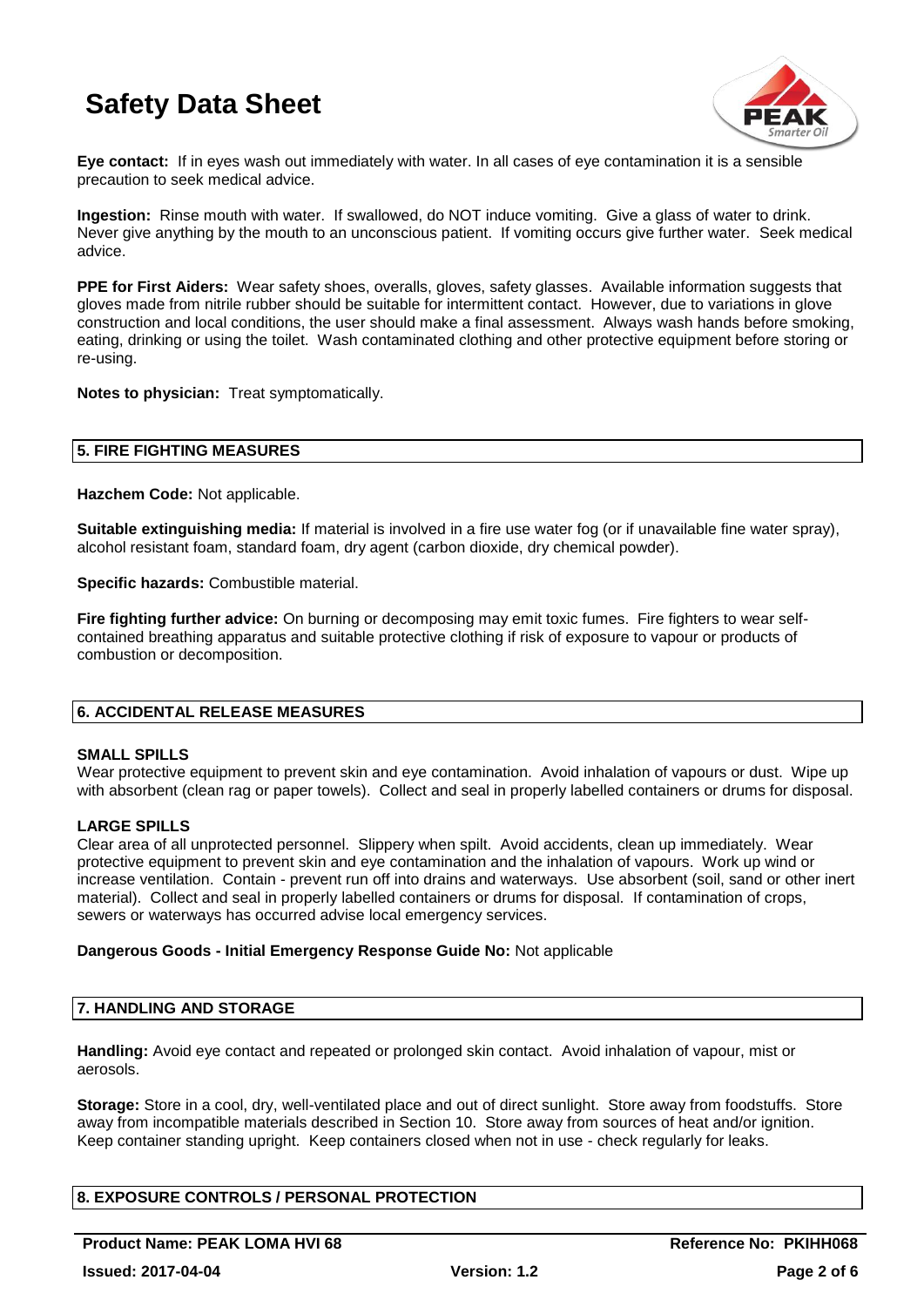

**National occupational exposure limits:** No value assigned for this specific material by Safe Work Australia.

**Biological Limit Values:** As per the "National Model Regulations for the Control of Workplace Hazardous Substances (Safe Work Australia)" the ingredients in this material do not have a Biological Limit Allocated.

**Engineering Measures:** Natural ventilation should be adequate under normal use conditions.

**Personal Protection Equipment:** SAFETY SHOES, OVERALLS, GLOVES, SAFETY GLASSES.

Personal protective equipment (PPE) must be suitable for the nature of the work and any hazard associated with the work as identified by the risk assessment conducted.

Wear safety shoes, overalls, gloves, safety glasses. Available information suggests that gloves made from nitrile rubber should be suitable for intermittent contact. However, due to variations in glove construction and local conditions, the user should make a final assessment. Always wash hands before smoking, eating, drinking or using the toilet. Wash contaminated clothing and other protective equipment before storing or re-using.

**Hygiene measures:** Keep away from food, drink and animal feeding stuffs. When using do not eat, drink or smoke. Wash hands prior to eating, drinking or smoking. Avoid contact with clothing. Avoid eye contact and repeated or prolonged skin contact. Avoid inhalation of vapour, mist or aerosols. Ensure that eyewash stations and safety showers are close to the workstation location.

#### **9. PHYSICAL AND CHEMICAL PROPERTIES**

| Form:<br>Colour:<br>Odour:                                                                                                                                                                                                                                                                                                                | Liquid<br>N Av<br>Characterisitc |                                                                                                                               |
|-------------------------------------------------------------------------------------------------------------------------------------------------------------------------------------------------------------------------------------------------------------------------------------------------------------------------------------------|----------------------------------|-------------------------------------------------------------------------------------------------------------------------------|
| Solubility:<br><b>Specific Gravity:</b><br>Density:<br><b>Relative Vapour Density (air=1):</b><br>Vapour Pressure (20 °C):<br>Flash Point (°C):<br>Flammability Limits (%):<br><b>Autoignition Temperature (°C):</b><br>Melting Point/Range (°C):<br><b>Boiling Point/Range (°C):</b><br>pH:<br><b>Viscosity:</b><br>Total VOC (g/Litre): |                                  | N Av<br>N Av<br>0.8780 g/mL @ 15°C<br>N Av<br>N Av<br>> 210<br>N Av<br>N Av<br>N Av<br>N Av<br>N Av<br>68 cSt @ 40 °C<br>N Av |

(Typical values only - consult specification sheet)  $N Av = Not available$ . N App = Not applicable

#### **10. STABILITY AND REACTIVITY**

**Chemical stability:** This material is thermally stable when stored and used as directed.

**Conditions to avoid:** Elevated temperatures and sources of ignition.

**Incompatible materials:** Oxidising agents.

**Hazardous decomposition products:** Oxides of carbon and nitrogen, smoke and other toxic fumes.

**Hazardous reactions:** No known hazardous reactions.

Product Name: PEAK LOMA HVI 68 **Reference No: PKIHH068** Reference No: PKIHH068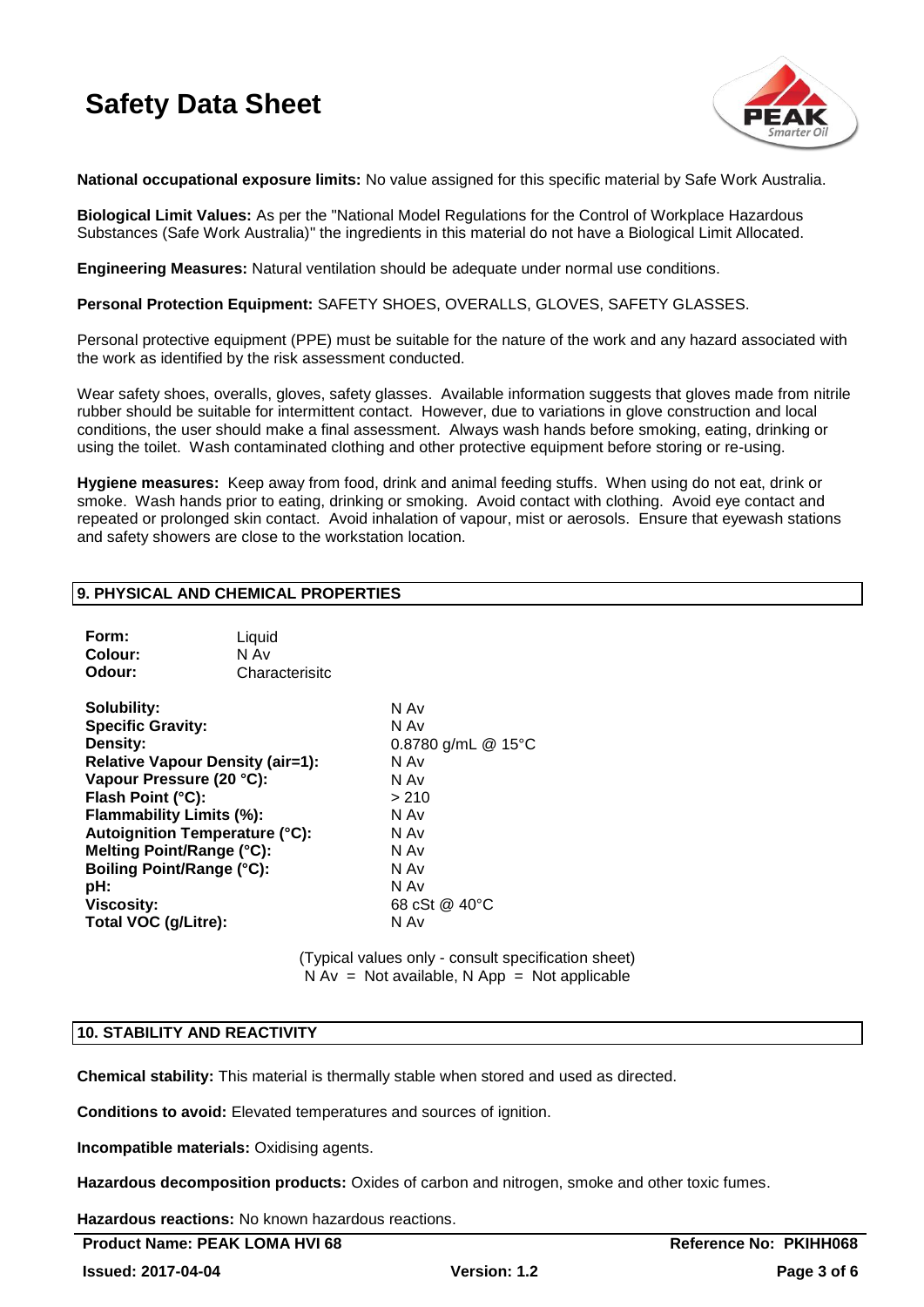

#### **11. TOXICOLOGICAL INFORMATION**

No adverse health effects expected if the product is handled in accordance with this Safety Data Sheet and the product label. Symptoms or effects that may arise if the product is mishandled and overexposure occurs are:

#### **Acute Effects**

**Inhalation:** Material may be an irritant to mucous membranes and respiratory tract.

**Skin contact:** Contact with skin may result in irritation.

**Ingestion:** Swallowing can result in nausea, vomiting and irritation of the gastrointestinal tract.

**Eye contact:** May be an eye irritant.

#### **Acute toxicity**

**Inhalation:** This material has been classified as non-hazardous. Acute toxicity estimate (based on ingredients): LC50 > 20.0 mg/L for vapours or LC50 > 5.0 mg/L for dust and mist or LC50 > 20,000 ppm for gas

**Skin contact:** This material has been classified as non-hazardous. Acute toxicity estimate (based on ingredients): >2,000 mg/Kg bw

**Ingestion:** This material has been classified as non-hazardous. Acute toxicity estimate (based on ingredients): >2,000 mg/Kg bw

**Corrosion/Irritancy:** Eye: this material has been classified as not corrosive or irritating to eyes. Skin: this material has been classified as not corrosive or irritating to skin.

**Sensitisation:** Inhalation: this material has been classified as not a respiratory sensitiser. Skin: this material has been classified as not a skin sensitiser.

**Aspiration hazard:** This material has been classified as non-hazardous.

**Specific target organ toxicity (single exposure):** This material has been classified as non-hazardous.

**Chronic Toxicity**

**Mutagenicity:** This material has been classified as non-hazardous.

**Carcinogenicity:** This material has been classified as non-hazardous.

**Reproductive toxicity (including via lactation):** This material has been classified as non-hazardous.

**Specific target organ toxicity (repeat exposure):** This material has been classified as non-hazardous.

#### **12. ECOLOGICAL INFORMATION**

Avoid contaminating waterways.

**Acute aquatic hazard:** This material has been classified as non-hazardous. Acute toxicity estimate (based on ingredients): >100 mg/L

**Long-term aquatic hazard:** This material has been classified as non-hazardous. Non-rapidly or rapidly degradable substance for which there are adequate chronic toxicity data available OR in the absence of chronic toxicity data, Acute toxicity estimate (based on ingredients): >100 mg/L, where the substance is not rapidly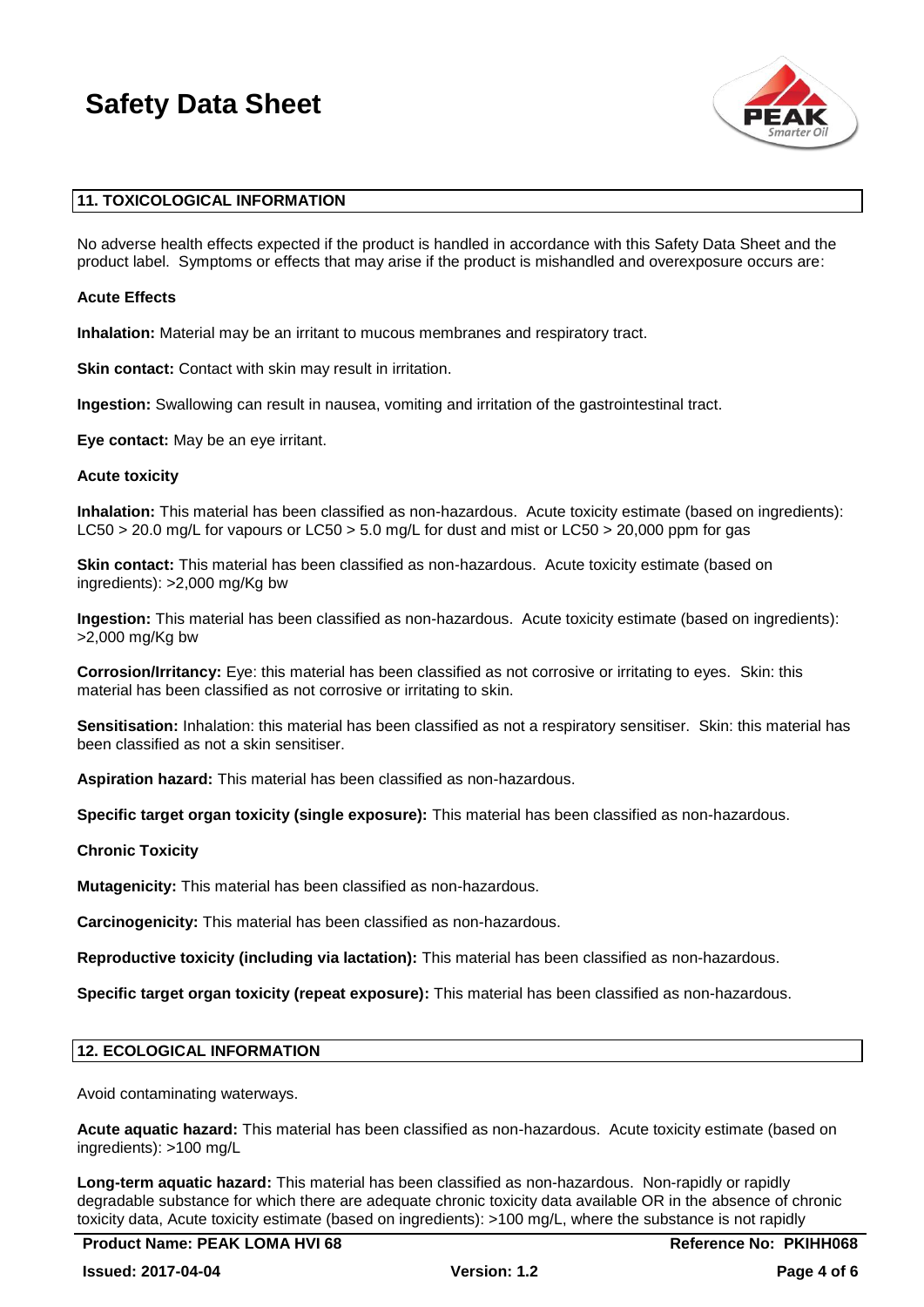

degradable and/or BCF  $<$  500 and/or log  $K_{ow}$   $<$  4.

**Ecotoxicity:** No information available.

**Persistence and degradability:** No information available.

**Bioaccumulative potential:** No information available.

**Mobility:** No information available.

#### **13. DISPOSAL CONSIDERATIONS**

Persons conducting disposal, recycling or reclamation activities should ensure that appropriate personal protection equipment is used, see "Section 8. Exposure Controls and Personal Protection" of this SDS.

If possible material and its container should be recycled. If material or container cannot be recycled, dispose in accordance with local, regional, national and international Regulations.

#### **14. TRANSPORT INFORMATION**

#### **ROAD AND RAIL TRANSPORT**

Not classified as Dangerous Goods by the criteria of the "Australian Code for the Transport of Dangerous Goods by Road & Rail" and the "New Zealand NZS5433: Transport of Dangerous Goods on Land".

#### **MARINE TRANSPORT**

Not classified as Dangerous Goods by the criteria of the International Maritime Dangerous Goods Code (IMDG Code) for transport by sea.

#### **AIR TRANSPORT**

Not classified as Dangerous Goods by the criteria of the International Air Transport Association (IATA) Dangerous Goods Regulations for transport by air.

#### **15. REGULATORY INFORMATION**

#### **This material is not subject to the following international agreements:**

Montreal Protocol (Ozone depleting substances) The Stockholm Convention (Persistent Organic Pollutants) The Rotterdam Convention (Prior Informed Consent) Basel Convention (Hazardous Waste) International Convention for the Prevention of Pollution from Ships (MARPOL)

#### **This material/constituent(s) is covered by the following requirements:**

• All components of this product are listed on or exempt from the Australian Inventory of Chemical Substances (AICS).

• All components of this product are listed on or exempt from the New Zealand Inventory of Chemical (NZIoC).

#### **16. OTHER INFORMATION**

Reason for issue: Minor Text Changes

This information was prepared in good faith from the best information available at the time of issue. It is based on the present level of research and to this extent we believe it is accurate. However, no guarantee of accuracy is made or implied and since conditions of use are beyond our control, all information relevant to usage is offered